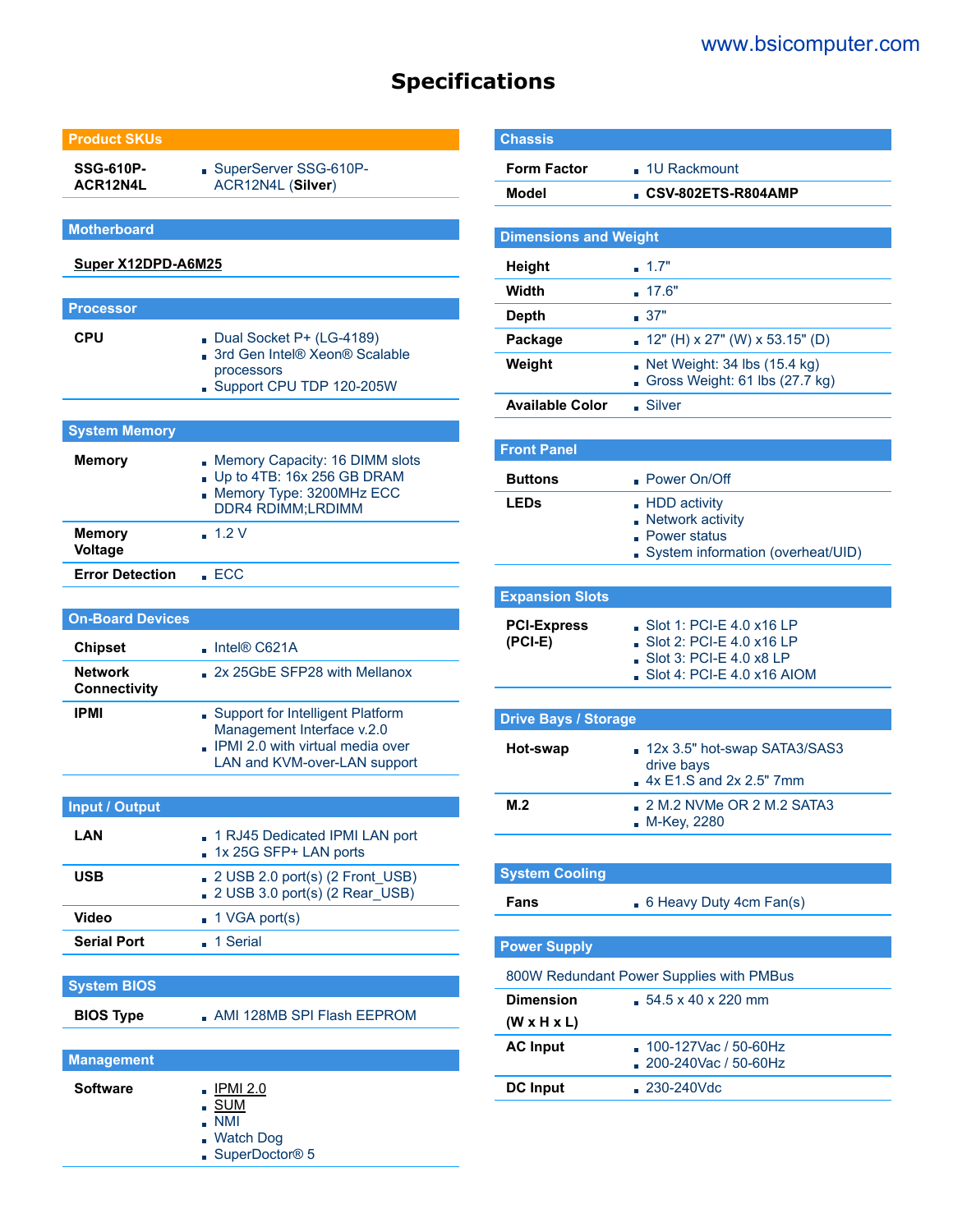| Power<br><b>Configurations</b> | <b>ACPI Power Management</b><br><b>Power-on mode for AC power</b><br>recovery                                        |  |  |
|--------------------------------|----------------------------------------------------------------------------------------------------------------------|--|--|
|                                |                                                                                                                      |  |  |
| <b>PC Health Monitoring</b>    |                                                                                                                      |  |  |
| CPU                            | $\Box$ 4+1 Phase-switching voltage<br>regulator<br>Monitors for CPU Cores, Chipset<br><b>Voltages, Memory</b>        |  |  |
| FAN                            | Fans with tachometer monitoring<br>Pulse Width Modulated (PWM) fan<br>connectors<br>Status monitor for speed control |  |  |
| <b>Temperature</b>             | Monitoring for CPU and chassis<br>environment<br>Thermal Control for fan connectors                                  |  |  |

| +12V                          | Max: 62.5A / Min: 0A (100Vac-<br>127Vac)<br>Max: 66.6A / Min: 0A (200Vac-<br>240Vac)<br>Max: 66.6A / Min: 0A (230Vdc-<br>240Vdc) |  |  |
|-------------------------------|----------------------------------------------------------------------------------------------------------------------------------|--|--|
| 5V SB                         | $\blacksquare$ Max: 4A / Min: 0A                                                                                                 |  |  |
| <b>Output Type</b>            | Gold Finger Connector                                                                                                            |  |  |
| <b>Certification</b>          | <b>Platinum Level</b><br>94<br><u>[ Test Report</u> ]                                                                            |  |  |
| <b>Operating Environment</b>  |                                                                                                                                  |  |  |
| <b>RoHS</b>                   | ■ RoHS Compliant                                                                                                                 |  |  |
| <b>Environmental</b><br>Spec. | Operating Temperature:<br>$10^{\circ}$ C ~ 35°C (50°F ~ 95°F)<br>Non-operating Temperature:<br>-40°C to 60°C (-40°F to 140°F)    |  |  |

- Operating Relative Humidity: 8% to 90% (Non-Condensing) Non-operating Relative Humidity:
	- 5% to 95% (Non-Condensing)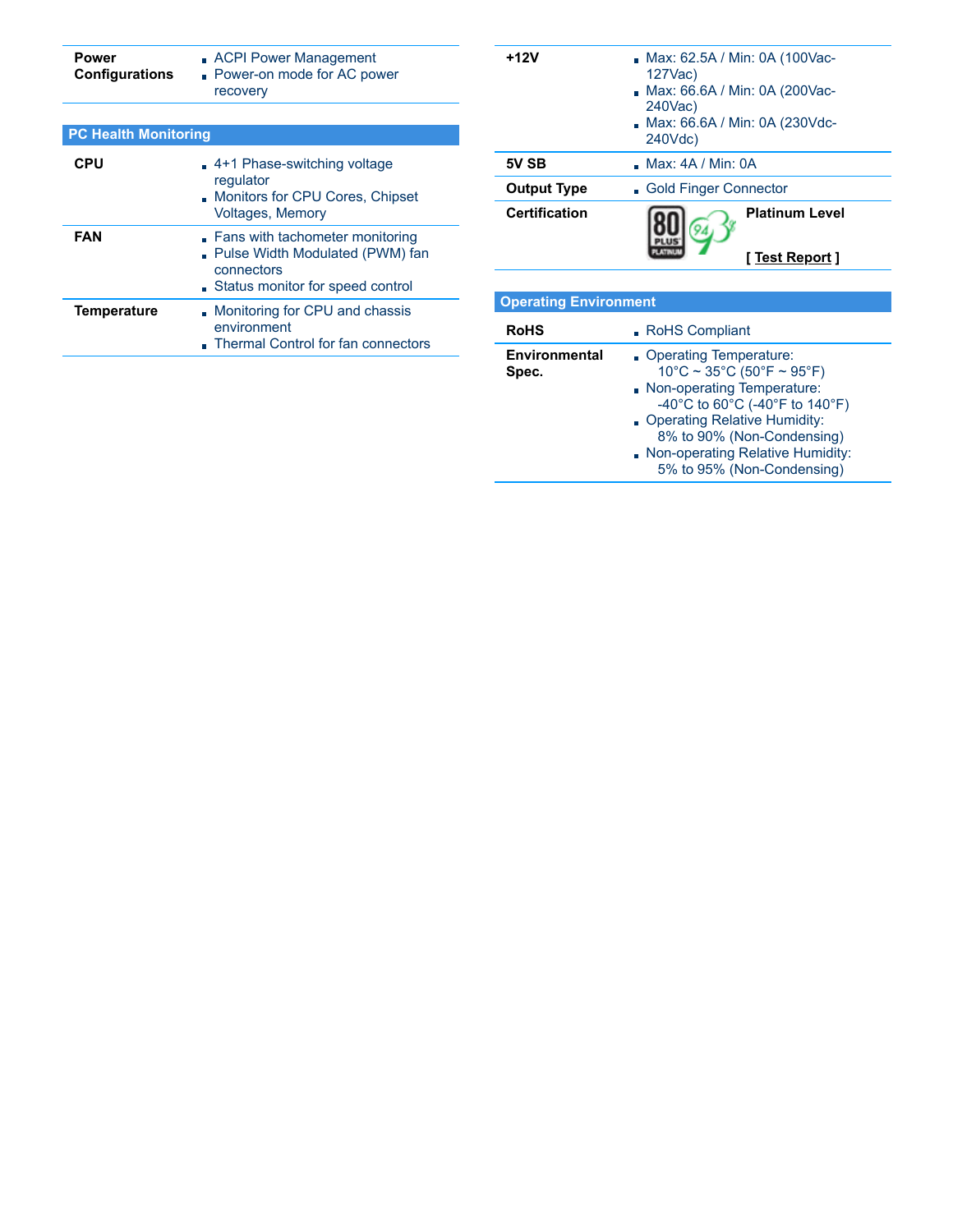# **Parts List**

| <b>Parts List - (Items Included)</b> |                                      |                |                                                                                                                                                                                           |
|--------------------------------------|--------------------------------------|----------------|-------------------------------------------------------------------------------------------------------------------------------------------------------------------------------------------|
|                                      | <b>Part Number</b>                   | Qty            | <b>Description</b>                                                                                                                                                                        |
| <b>Motherboard / Chassis</b>         | MBD-X12DPD-A6M25                     | 1              | Super X12DPD-A6M25 Motherboard                                                                                                                                                            |
|                                      | <b>CSV-802ETS-</b><br><b>R804AMP</b> | $\mathbf{1}$   | <b>1U Chassis</b>                                                                                                                                                                         |
| <b>Add-on Card / Module</b>          | AOM-S3216-DPD-1-L-<br>P              | $\mathbf{1}$   | 1U Drawer DPD MB, SAS 3216 I/O Controller, HF                                                                                                                                             |
| <b>Add-on Card / Module</b>          | AOM-S3224-DPD-L-P                    | $\mathbf{1}$   | DPD MB, SAS 3224 I/O Controller, HF, RoHS                                                                                                                                                 |
| <b>Backplane</b>                     | <b>BPN-EDS4-802N-</b><br><b>N2S2</b> | 1              | 1U 6-Slot Backplane Supports 4 x E1.S and 2 x<br>SAS3/SATA3/NVMe4 Storage Devices, HF, RoHS                                                                                               |
| <b>Backplane</b>                     | BPN-SAS3-802A-3                      | 3              | 4-Port Backplane Supports 4 x 3.5" SAS/SATA HDDNote: It (Rev.<br>1.00) shares the same design (layout and schematics) as BPN-<br>SAS3-802A-2 beside the silkscreen and CPLD F/W, HF, RoHS |
| Cable 1                              | CBL-CDAT-0930                        | $\mathbf{1}$   | CBL, 7PIN TO 7PIN, P1.5/1.0mm, 17.2CM, 26/28AWG, RoHS                                                                                                                                     |
| Cable 2                              | CBL-PWCD-0174-IS                     | $\overline{2}$ | PWCD, US, NEMA5-15P TO IEC60320<br>C13,6FT,14AWG,RoHS/REACH                                                                                                                               |
| Cable 3                              | CBL-PWEX-1056                        | $\mathbf{1}$   | BPN PWR, 2P/P3.0 to 3P/P3.0, 12V, 60CM, 18AWG, 6A/pin, RoHS                                                                                                                               |
| Cable 4                              | CBL-SAST-1028                        | 1              | SLIMLINE SAS, INT, Passive Latch, 150 CM, power x4, 115<br>CM, RoH                                                                                                                        |
| Cable 5                              | CBL-SAST-1237-85                     | $\mathbf{1}$   | [NR] Slimline x8 (STR) to Slimline x4 (STR), FOLD, FFC, 85 OHM,                                                                                                                           |
| Cable 6                              | CBL-SAST-1238-85                     | 1              | [NR] 2x Slimline x8 (STR) to 4x Slimline x4 (STR), FOLD, FFC, 8                                                                                                                           |
| <b>Front Panel</b>                   | FPB-802A-LED12-A                     | $\mathbf{1}$   | SC802 front HDD LED board, RoHS                                                                                                                                                           |
| <b>Air Shroud</b>                    | MCP-310-80201-0B                     | 2              | Mylar air shroud for SC802(X12DPD)                                                                                                                                                        |
| <b>Riser Card</b>                    | RSC-AOM-X6                           | 1              | Bridge board for AOM 3224/3216, HF, RoHS                                                                                                                                                  |
| <b>Riser Card</b>                    | RSC-PR-6-X2                          | 1              | 1U RHS TwinPro Riser card with one PCI-E 4.0 x16 slot, HF, RoH                                                                                                                            |
| <b>Riser Card</b>                    | <b>RSC-X-6G4</b>                     | $\mathbf{1}$   | 1U LHS Storage riser card with one PCI-E 4.0 x16 slot, HF, RoH                                                                                                                            |
| <b>Software</b>                      | SFT-OOB-LIC                          | $\mathbf{1}$   | License key for enabling OOB BIOS management                                                                                                                                              |
| <b>Heatsink / Retention</b>          | <b>SNK-P0077P</b>                    | 2              | 1U Passive CPU Heat Sink for X12 Generation Intel Whitley and<br><b>Cedar Island Platforms</b>                                                                                            |
| *Power Supply                        | <b>PWS-804P-1R</b>                   | 2              | 1U 800W 100-240VAC/50-60Hz, and DC240V input                                                                                                                                              |
| *Power Distributor                   | PDB-PTLB16-8814                      | $\mathbf{1}$   | 1U support redundanct powers up to 1200W power distributor b                                                                                                                              |
| *Cable 7                             | CBL-CDAT-0914                        | 1              | CBL, SGPIO, 4 PIN, F/P2.5 TO 4 PIN, F/P1.25, 96.5CM, RoHS                                                                                                                                 |
| *Cable 8                             | CBL-CDAT-0963                        | 1              | SERIAL, 2X10/P2.54 TO P1.25, 84CM, RoHS                                                                                                                                                   |
| *Cable 9                             | CBL-CUSB-0834                        | 1              | USB 2.0, 2*5 pin to 8 pin, 95CM                                                                                                                                                           |
| *FAN 1                               | FAN-0141L4                           | 6              | 40x40x56 mm 20.5K RPM / 17.6K RPM Counter-rotating Fan                                                                                                                                    |
| *FAN 2                               | FAN-0163L4                           | 6              | 40x40x56 mm, 23.3K-20.3K RPM, Counter-rotating Fan                                                                                                                                        |
| *Front Panel                         | FPB-FP802                            | 1              | Front control board for 802 chassis, 2*USB2.0, optional thermal<br>sensor                                                                                                                 |
| *Drive Tray(s)                       | MCP-220-00161-0B                     | $\overline{2}$ | SC802 2.5\" NVME HDD Tray (fit up to 7mm only)                                                                                                                                            |
| *Drive Tray(s)                       | MCP-220-00162-0N                     | 12             | SC802 3.5\" internal HDD Tray                                                                                                                                                             |
| *Drive Tray(s)                       | MCP-220-12109-0N                     | $\overline{4}$ | SC802 E1-S cage (33.75mm height, 7mm w)                                                                                                                                                   |
| *Rear Window                         | MCP-240-80203-0N                     | 1              | Rear window for SC802(S-AIOM)                                                                                                                                                             |
| *Rail Set                            | MCP-290-00153-0N                     | 1              | 1U fixed rail set for SC802 w/ quick release (700mm to 940mm)                                                                                                                             |